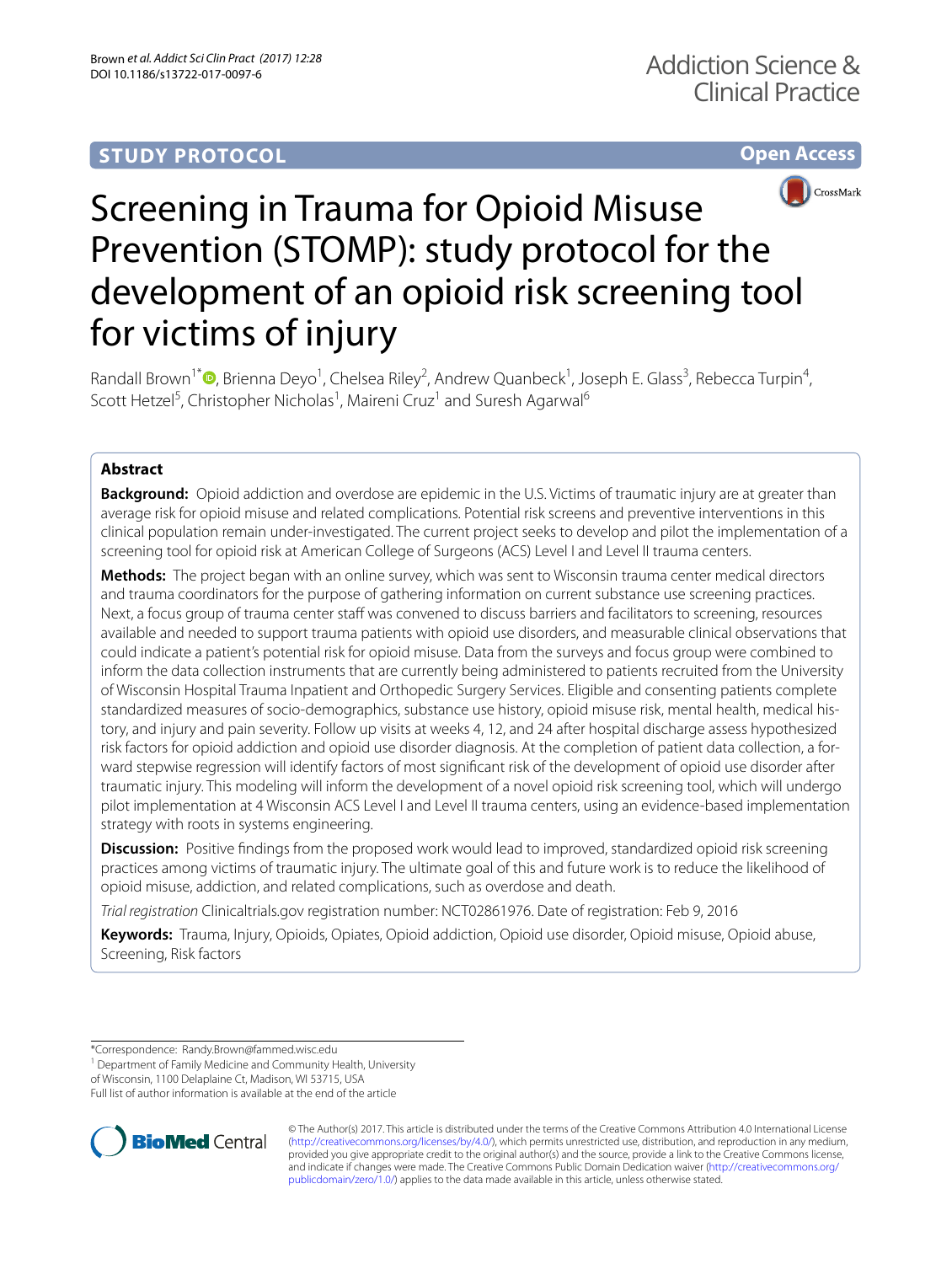# **Background**

Opioid use disorders and opioid overdose have reached epidemic proportions in the United States. Efective means to identify risk for opioid-related complications and interventions to prevent opioid use disorders and overdose deaths are, therefore, urgently needed. Nationally, approximately 1.5 million people aged 12 years and older received specialty treatment for heroin or other opioid use disorders in 2015 [\[1\]](#page-7-0). Between 2002 and 2011, admissions to substance-abuse treatment programs for prescription opioid use disorder rose by over 400% [\[2](#page-7-1)]. Yet, despite the rising prevalence of treatment, there were a record 20,101 deaths due to prescription pain reliever overdose in 2015, and an additional 12,990 deaths due to heroin overdose [[3\]](#page-7-2). In Wisconsin (the geographic setting for the current project), treatment admissions for alcohol use disorder have remained relatively steady over the previous 10 years, while treatment admissions for heroin or other opioid use disorders increased more than 250%. The rate of treatment admissions for heroin or other opioid use disorder surpassed admissions for marijuana use disorder in 2008, and has since remained the most common illicit substance for which treatment is accessed in the state [[4](#page-7-3)]. Yet again, despite the rising prevalence of treatment admissions, overdose deaths from heroin alone have increased more than 600% in Wisconsin since 2005.

Victims of traumatic injury are at greater than average risk for opioid use disorders and, therefore, represent a population with particular need for appropriate assessment, prevention, and intervention protocols; an area which remains severely under-studied. In one study of patients with a recent emergency room visit from which they were discharged with an opioid prescription, rates of misuse were 42% at either 3 or 30 days follow up [\[5](#page-7-4)]. In this study, 92% of the participants who reported misuse, reported self-escalation of the prescribed dose. Another study found that the rate of pre-injury opioid use for trauma patients is 16%, compared to 9% in the general population, indicating that pre-injury opioid use may be predictive of post-injury misuse [[6\]](#page-7-5).

Pain severity (and associated psychological distress) and pre-injury opioid use have been predictive of a greater duration of post-trauma opioid use [[6,](#page-7-5) [7](#page-7-6)]. However, physical dependence and behaviors potentially indicative of a use disorder were not assessed in these investigations. Adolescent and young-adult initiates of opioid misuse who progress to injection opioid use frequently cite prescription of an opioid for an injury as their frst exposure to opioid, and the event that led to their eventual addiction [\[8](#page-7-7)]. Alcohol is also a signifcant and well-recognized contributor to traumatic injury nationwide. Alcohol misuse predicted opioid misuse in a study of chronic pain patients [\[9\]](#page-7-8), and was associated with nearly double the rate of opioid misuse (5.2% in lowrisk drinkers compared to 9.8% in at-risk drinkers) in a sample of patients with traumatic injuries [[7](#page-7-6)].

Despite this existing knowledge of some of the risk factors for opioid misuse, screening for opioid-related risk is not common practice at trauma centers, and systematic studies examining opioid use disorder screening and prevention in trauma populations have not been undertaken. Given the severity of the opioid addiction and overdose epidemic, such studies are urgently needed.

This study begins the crucial work of preventing opioid use disorder and overdose by developing and pilot testing a novel opioid risk screening tool and protocol. The longterm goal of this and future work is to provide trauma centers with the tools to both identify and prevent opioid misuse by disrupting the progression from prescribed opioid use to opioid misuse to opioid use disorder and related complications, such as overdose and death. Creating a screening tool for OUD risk identifcation is a necessary frst step before designing processes to prevent and intervene with OUD risk in trauma settings, which we intend to do in future research. This work targets the population of traumatic injury victims because: (1) traumatic injury is a sentinel event that predicts subsequent opioid use, which simplifes identifcation of a group of at-risk individuals; (2) rates of opioid misuse and use disorder are twice as prevalent in post-trauma populations relative to the general population; and (3) opioid risk assessment is not systematically conducted on trauma services, and the feasibility and efectiveness of such a protocol remains under-investigated.

# **Methods**

# **Primary aims**

## *Aim 1*

In a sample of traumatic injury victims  $(n = 295)$  at an American College of Surgeons, Level I trauma center, collect data on hypothesized risk factors for opioid misuse after traumatic injury, and monitor for the development of opioid use disorder during the 24 weeks follow up period.

#### *Aim 2*

Using the variables collected in Aim 1, develop a multivariate regression model of the proximal indicators that are most strongly associated with the development of opioid misuse or opioid use disorder (a composite outcome) after traumatic injury. Then, use this model to develop a parsimonious set of opioid risk screening items into a novel opioid risk screening tool which can be feasibly implemented at trauma centers.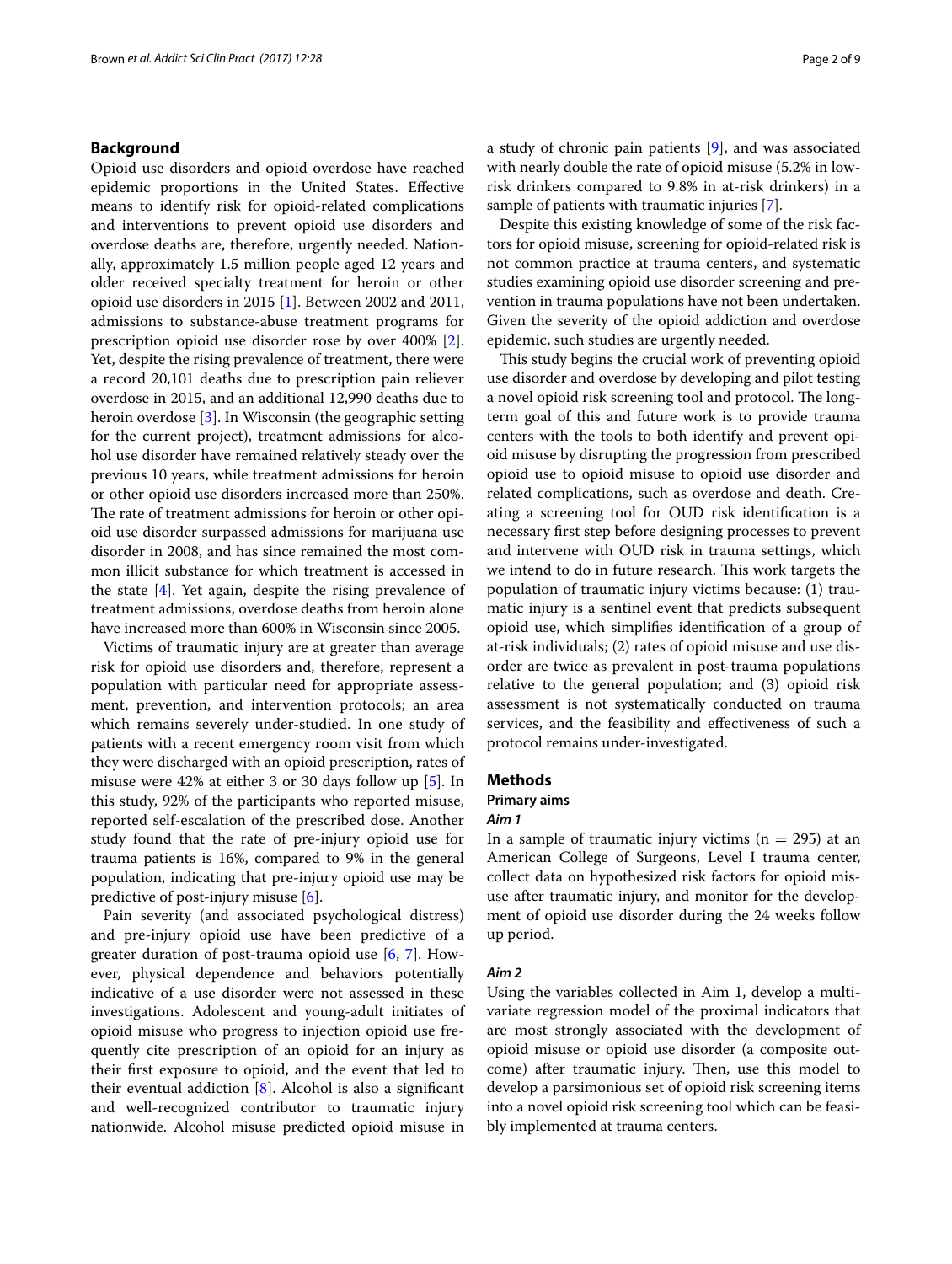## *Aim 3*

Pilot test the implementation of the opioid risk screening tool at ACS Level I and II trauma centers in Wisconsin.

# **Outline of data collection**

To address Aim 1, preliminary data collection was necessary to inform the specifc instruments and supplementary questions that would be administered to traumatic injury patients. First, an online survey was sent to Wisconsin trauma center medical directors and trauma coordinators to gather information on current substance use screening practices. Details regarding the procedures and results of these activities are attached in Additional fle [1:](#page-6-0) Online Supplement 1. Next, a focus group of Wisconsin trauma center staff was convened to discuss barriers and facilitators to screening, resources available and needed to support trauma patients at risk for opioid use disorders, and measurable clinical observations that could indicate a patient's potential risk for opioid misuse. Details regarding these procedures and results are attached in Additional fle [2](#page-6-1): Online Supplement 2. Finally, these data were used to fnalize the items that are currently being administered to inpatients receiving trauma services ( $n = 295$ ) at an ACS Level-1 trauma center in Wisconsin. In turn, these data will be analyzed and used for the development and validation of a screening tool for opioid use disorder risk after traumatic injury. The screening tool will be pilot-tested at four ACA Level-I and Level 2 II trauma centers in Wisconsin.

# **Data collection from patients with traumatic injury** *Sample, eligibility, and recruitment*

Participants ( $n = 295$ ) will be recruited from the UW Hospital Trauma Inpatient Service, which has an annual volume of 2000–3000 patients. Inclusion criteria are age 18–75 years, inpatient victim of traumatic injury, expected need for post-discharge outpatient opioid analgesia, English speaking, and post-discharge ability of participants to manage their own medications. Exclusion criteria are disposition to a skilled nursing or long-term acute care facility where medications are managed by people other than the participant, active opioid use disorder or current participation in a program of recovery for another substance use disorder, current cancer diagnosis, and inability to consent to research due to incapacitating injury or sedation. The electronic medical record (EMR) will be used for pre-screening Trauma Service inpatients for study eligibility. Potentially eligible patients will be ofered information about the study. If clinical care staf confrms that the patient is able to provide consent for research and the patient is interested, they will complete an Informed Consent process. Final eligibility criteria will be assessed, including a computer-assisted diagnostic survey at baseline (the Composite International Diagnostic Interview-Substance Abuse Module) [[10\]](#page-7-9) to assess for existing opioid use disorder. Eligible patients will be enrolled in the study.

#### *Participant surveys*

Baseline visits will be completed during the inpatient stay or within 1 week of discharge, with follow-up visits at weeks 4, 12, and 24 after hospital discharge. Surveys will assess sociodemographic characteristics and health characteristics hypothesized to predict opioid use disorder risk that are not available in the EMR. The baseline and 24-week survey must be completed in person. The 4 and 12-week follow-up surveys were designed to be completed via mail, in-person, or by telephone. If participants complete all 4 visits, they will be compensated a total of \$150, to be disbursed in increments at each visit. All study data will be transcribed from hard-copy questionnaires and source documents into a secure, web-based application for storing, managing, and analyzing study data.

#### *Administrative data sources*

To assess hypothesized risk factors for opioid misuse or opioid use disorder, informed consent will give the study team permission to record personal health information from administrative records including the EMR, UW Health Trauma Registry, Wisconsin Circuit Court Access Program (CCAP), and Wisconsin PDMP Database. Administrative data sources include: emergency department notes and procedures from the EMR; Injury Severity Score (ISS) from the Trauma Registry [[11\]](#page-7-10), diagnosis codes from the EMR and trauma registry; concomitant medications, prescribed opioids, and other methods of pain management from the EMR and PDMP; and criminal activity from the CCAP. These data will be collected at week 24, at the conclusion of participant follow ups.

### **Primary outcome**

The primary outcome is the development of opioid misuse or opioid use disorder during 24 weeks follow up, as measured by the Composite International Diagnostic Interview-Substance Abuse Module (CIDI-SAM) and/or the current opioid misuse measure (COMM).

The CIDI-SAM is a computer-assisted interview (average test–retest reliability  $K = 0.84$ ) that identifies opioid use disorder presence and severity, based on symptom clusters, according to the 5th Edition of the Diagnostic and Statistical Manual of Mental Disorders. [[10](#page-7-9), [12,](#page-7-11) [13](#page-7-12)] The COMM is a 17-item paper survey with 5-point Likert scale response options, which will be used to identify the presence and severity opioid misuse behaviors. In order to determine changes in these behaviors over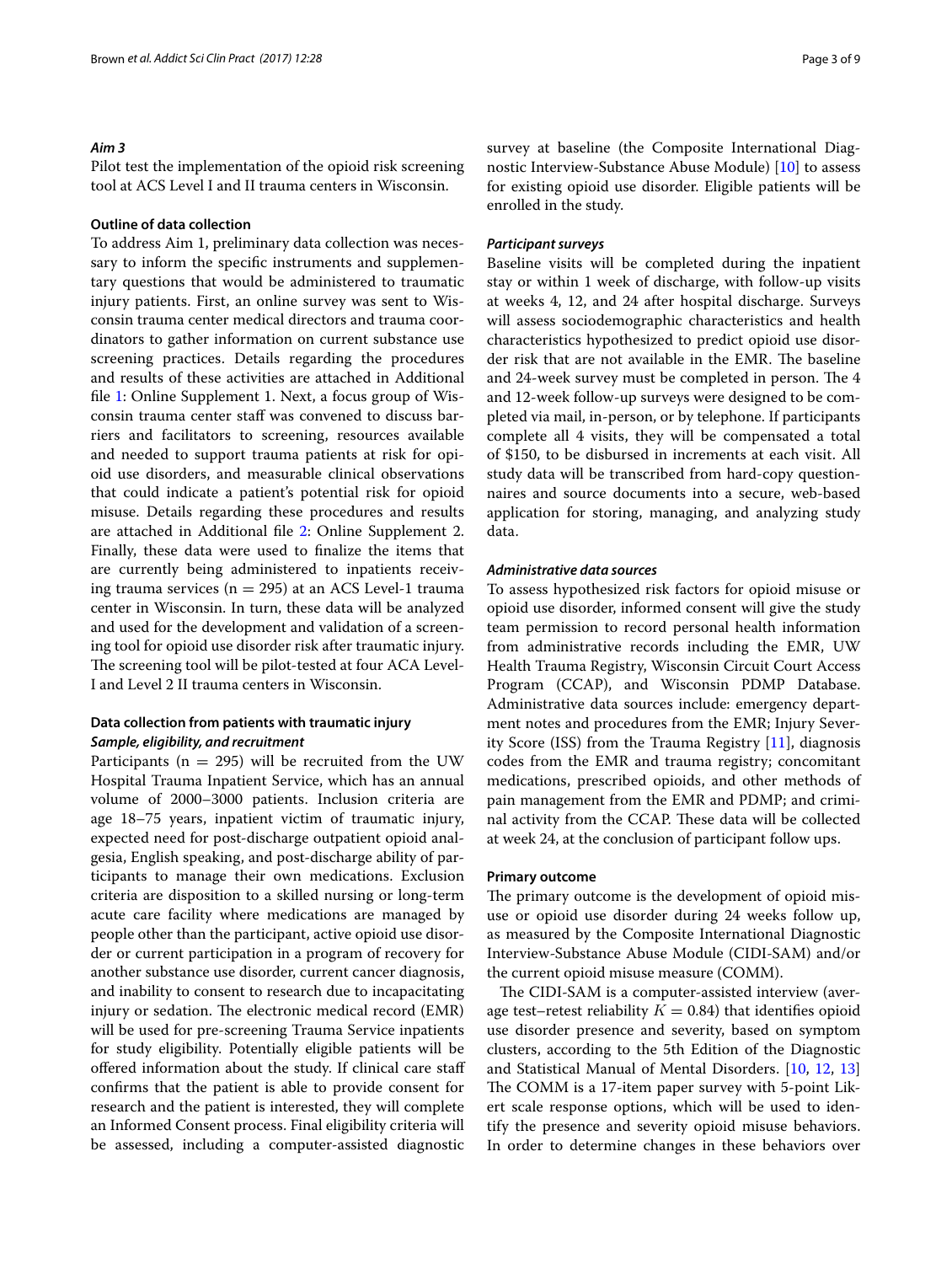time, COMM will be administered at each follow up. The COMM has acceptable one-week test–retest reliability and internal validity (Intra-class Correlation Coefficient  $[ICC] = 0.86$ ; 95% CI 0.77–0.92) [\[14](#page-7-13), [15](#page-7-14)]. A raw score of greater than or equal to 9 will be considered positive for opioid misuse.

The composite outcome will be positive for participants with positive scores at week 24 on either the CIDI-SAM (opioid use disorder) or the COMM (opioid misuse), and will be negative for participations with neither.

#### **Independent variables**

A number of independent variables will be collected throughout the 24 weeks follow up. The inclusion of these measures are based on evidence from literature, and the surveys and interviews with Wisconsin trauma center staff and coordinators that were conducted as an earlier part of this study. The follow up time points were determined by the need to regularly evaluate for ongoing opioid use.

The baseline measures will be assessed for the development of a screening tool that could be administered at the point of care for a traumatic injury. Measures administered at follow up time points will be assessed for the development of a screening tool that could be administered by trauma staff at post-discharge follow up appointments or by primary care after a handoff from a trauma service to a clinical service.

Sociodemographic information (including age, sex, race, place of birth, work status, marital status, and household income and inhabitants) are collected at baseline. Additional baseline measures include: depression screen (PHQ-9); anxiety screen (GAD-7); Opioid Risk Tool (ORT); Social Support Questionnaire (ISEL-12); description of mechanism of injury; whether or not the injury was work related; number of procedures and/ or complications associated with the injury; medication allergies; and time spent on an intensive care unit.

Ongoing opioid use after hospital discharge is recorded at each visit in order to establish a Morphine Equivalent Daily Dose (MEDD) per time point, as well as to determine the date of last opioid use.

The Pain Medication Questionnaire (PMQ)  $[16, 17]$  $[16, 17]$  $[16, 17]$  is a 23-item instrument assessing prescription use behaviors, whose score is associated with physician assessments of opioid medication risk. The instrument has excellent test–retest reliability (coefficient of stability 0.086); and acceptable internal consistency (Cronbach's  $alpha = 0.73$ ). This instrument is collected at each visit in an attempt to determine the optimal time for administering an opioid risk screening tool.

The Post-Traumatic Stress Disorder (PTSD) Check List (PCL-5) is a 20-item checklist that measures symptoms on a 5-point Likert scale. The instrument provides an overall score, and domain scores based on symptom clusters. The PCL-5 is used once at baseline, to evaluate for PTSD symptoms that may have existed at the time of the injury, and again at week 12 to evaluate specifcally for PTSD symptoms that may have developed and persisted as a result of the event that caused the traumatic injury.

The Pain Catastrophizing Scale (PCS)  $[18, 19]$  $[18, 19]$  $[18, 19]$  $[18, 19]$  asks participants to indicate the intensity of each of 13 thoughts or feelings associated with past pain episodes on 5-point scales. The PCS yields a total score and three subscale scores assessing rumination, magnifcation and helplessness. The PCS has been shown to have adequate to excellent internal consistency (coefficient alphas: total  $PCS = 0.87$ , rumination = 0.87, magnification = 0.66, and helplessness  $= 0.78$ ). The PCS is administered at baseline to assess pain catastrophizing as close to the time of the injury as possible, and again at week 24 to assess for changes that might occur to pain catastrophizing one the participant is no longer in acute pain.

In addition to the CIDI-SAM, which constitutes the primary outcome, the Alcohol Use Disorders Identifcation Test (AUDIT-C) [[20\]](#page-7-19) will be collected at both baseline and week 24. The AUDIT-C consists of 3 items that are validated to assist in identifying hazardous alcohol consumption patterns.

The Adverse Childhood Experience (ACE) Questionnaire consists of 10 yes/no items that describe scenarios, including childhood abuse, neglect, and household dysfunction. These types of adverse childhood experiences have been strongly correlated with substance misuse and use disorder in adulthood. [\[21](#page-7-20)] Since all of the participants in this study are adults, this instrument is administered at week 4, rather than baseline, in an effort to reduce survey fatigue at baseline.

The Brief COPE Inventory (COPE), the Opioid Craving Scale (OCS), the Patient-Reported Outcomes Measurement Information System (PROMIS) Global Health Scale, Pain Intensity and Interference (PEG), and the Perceived Need Inventory (PNI) are all administered at each follow up time point in an attempt to capture changes in various areas that may correlate with opioid tapering and discontinuation. The COPE is a 26-item, 4-point Likert scale survey that measures the type and frequency of coping strategies in 13 diferent domains, including substance use, religion, emotional support, positive reframing, disengaging, humor, self-blame, etc. The OCS consists of three visual analog scales that measure current craving, craving in risky situations, likelihood of giving into craving. The OCS is a composite measure of craving, which exhibits good internal consistency (Spearman's rho range from 0.85 to 0.92) and predictive validity of future opiate use  $[22]$  $[22]$ . The PROMIS is a 10-item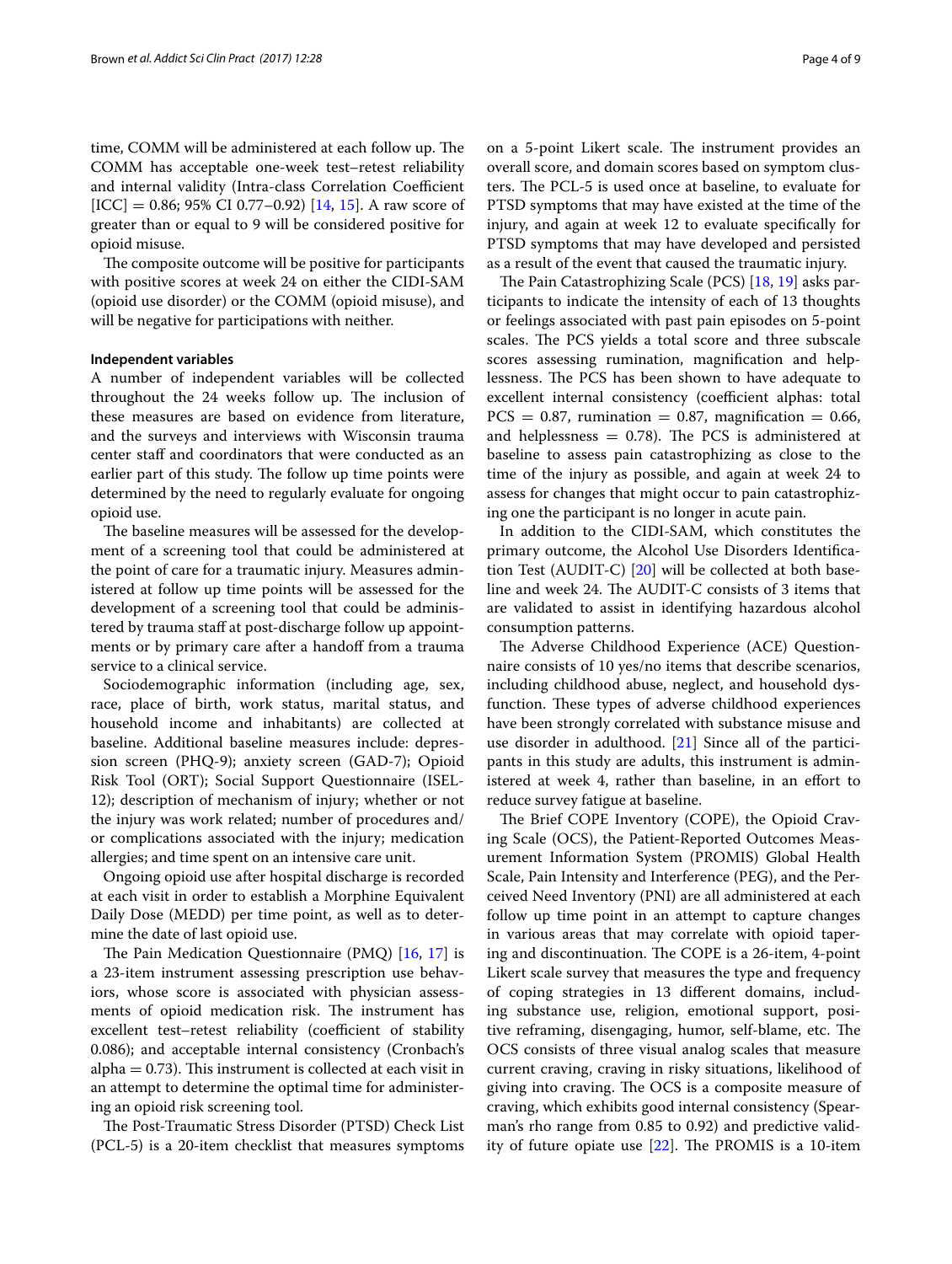measure of general quality of life, which includes a physical health domain (Cronbach's  $\alpha = 0.81$ ), and a mental health domain (Cronbach's  $\alpha = 0.86$ ) [[23\]](#page-7-22). The PEG and PNI both use 11-item Likert scales. The PEG is a 3-item instrument that measures level of pain, and how that pain interacts with enjoyment of life and general activity. The PNI is a 5-item instrument that measures perceived problems with opioid use, including the need for opioid use treatment and the perceived potential efectiveness of that treatment [\[24–](#page-7-23)[27\]](#page-7-24).

At the conclusion of the follow up period, data will be collected about each participant's felony and misdemeanor record, and their prescription drug activity. Felony and misdemeanor records will be obtained from public court records from the Wisconsin Circuit Court Access Program (CCAP). A limitation to CCAP data is that it is only available for ofenses that occurred within the state of Wisconsin. Prescription drug activity will be collected from the Wisconsin electronic Prescription Drug Monitoring Database (PDMP). Data on prescription opioid flls can be obtained from Wisconsin and 14 other states (Table [1](#page-4-0)).

## **Pilot implementation of the risk screening tool**

Study Aim 3 relies upon a well-established approach to the implementation of evidence-based practices, based on fundamental principles of organizational change developed by the Network for the Improvement of Addiction

<span id="page-4-0"></span>

|  |  | Table 1 Aim 1 measures and follow-up timeline |  |  |  |
|--|--|-----------------------------------------------|--|--|--|
|--|--|-----------------------------------------------|--|--|--|

Treatment (NIATx) [[28](#page-7-25)[–30](#page-7-26)]. Of the approaches used to deliver the NIATx organizational change model, peer coaching has emerged as the most cost-efective option [[28\]](#page-7-25). Members of the research team have adapted the peer coaching model employed by NIATx and applied it to promoting adoption of clinical guidelines for opioid prescribing in primary care [[31](#page-7-27)]. Further adaptations will be made to tailor the approach for trauma settings. Peer coaches guide organizations through the change process by assessing workflows and identifying opportunities for improvement, and facilitating the plans, actions, analysis, and adoption of those improvements. This study will culminate with the pilot test of a strategy for implementing an opioid risk screening protocol in Wisconsin's 4 largest trauma centers, using the novel opioid risk screening that was developed from the trauma patient data.

Implementation work will begin with observations of the UW Hospital Trauma Inpatient Service clinical workflows regarding the Alcohol Use Disorders Identification Test (AUDIT-C), a standardized alcohol use screening tool, a process which will inform potential implementation procedures for the opioid risk screen  $[32, 33]$  $[32, 33]$  $[32, 33]$  $[32, 33]$  $[32, 33]$ . This observation period will focus on when, where, and who is administering the AUDIT-C, how the information obtained from the AUDIT-C is recorded and communicated to the clinical care team, if and how that information guides clinical care decisions, and if and how an intervention or referral to treatment is conducted with

| Measure title                                                                                          |   |    | Baseline Week 4 Week 12 Week 24 |   |
|--------------------------------------------------------------------------------------------------------|---|----|---------------------------------|---|
| Sociodemographic characteristics                                                                       | X |    |                                 |   |
| Morphine Equivalent Daily Dose (MEDD)                                                                  | X | Χ  | Χ                               | Χ |
| Pain Medication Questionnaire (PMQ)                                                                    | X | Χ  | Χ                               | X |
| Post-Traumatic Stress Disorder Check List (PCL-5)                                                      | X |    | Χ                               |   |
| Pain Catastrophizing Scale (PCS)                                                                       | X |    |                                 | X |
| Alcohol Use Disorders Identification Test (AUDIT-C)                                                    | X |    |                                 | X |
| Composite International Diagnostic Interview-Substance Abuse Module for Opioid Use Disorder (CIDI-SAM) |   |    |                                 | Χ |
| Patient Health Questionnaire (PHQ-9)                                                                   | X |    |                                 |   |
| Generalized Anxiety Disorder (GAD-7)                                                                   | X |    |                                 |   |
| Opioid Risk Tool (ORT)                                                                                 | X |    |                                 |   |
| Social Support Questionnaire (ISEL-12)                                                                 | X |    |                                 |   |
| Adverse Childhood Experiences (ACE)                                                                    |   | X  |                                 |   |
| Brief COPE Inventory (COPE)                                                                            |   | X  |                                 | X |
| Current Opioid Misuse Measure (COMM)                                                                   |   | X  | X                               | Χ |
| Opioid Craving Scale (OCS)                                                                             |   | Χ  | Χ                               | Χ |
| Quality of Life Questionnaire (PROMIS)                                                                 |   | X. | X                               | X |
| Perceived Need Inventory (PNI)                                                                         |   | X. | Χ                               | Χ |
| Pain Intensity and Interference (PEG)                                                                  |   | X  | Χ                               | Χ |
| WI Circuit Court Access Program (CCAP)                                                                 |   |    |                                 | Χ |
| WI Prescription Drug Monitoring Database (PDMP)                                                        |   |    |                                 | Χ |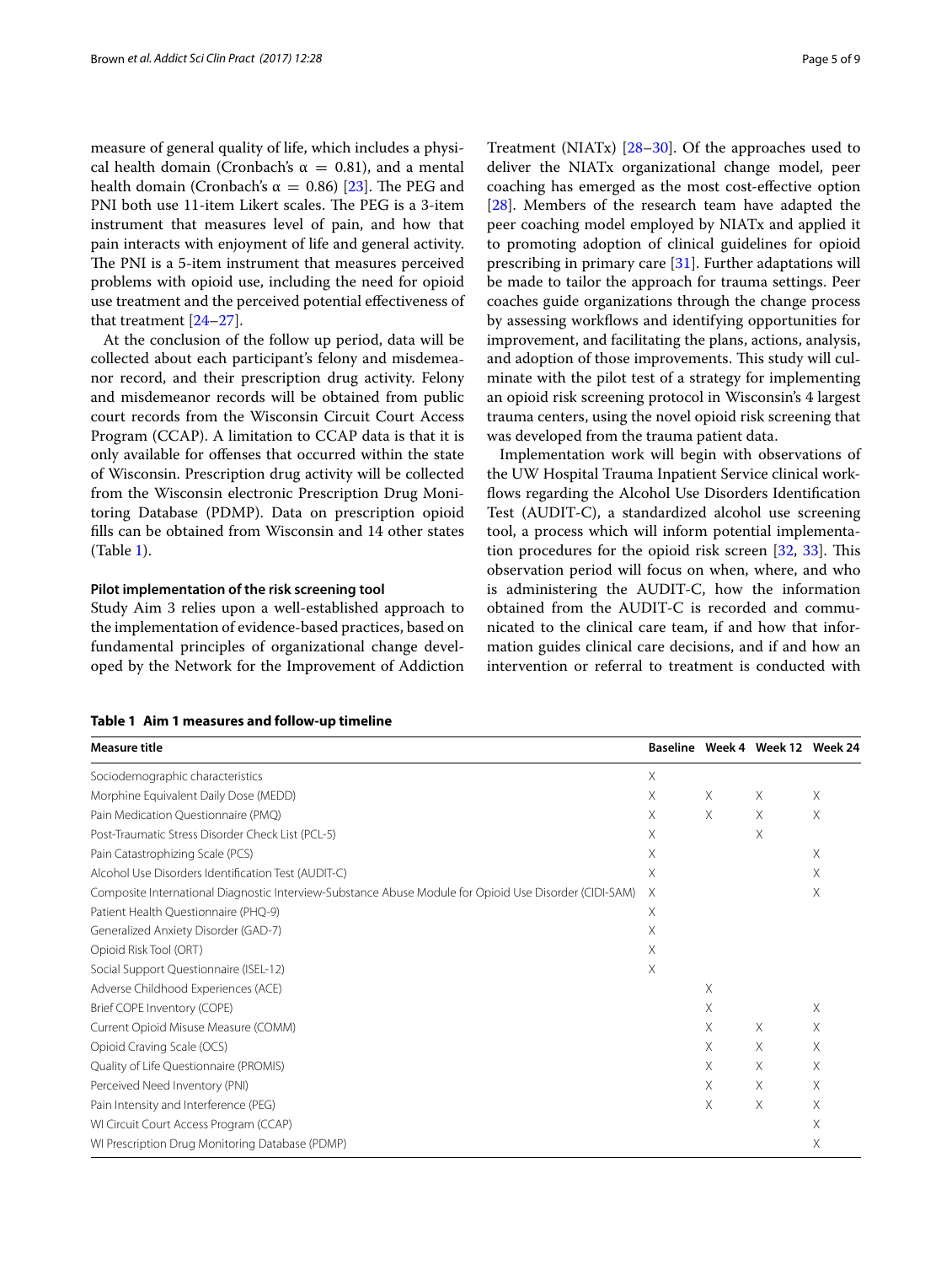the patient. Interviews will be conducted with UW Hospital Trauma Inpatient Service staff to assess how opioid risk screening could ft within the trauma inpatient workflow and how opioid-related interventions might best dovetail with that workflow. Nuances of the implementation model that are specifc to a trauma service will be shared from the UW site to the four other pilot testing sites. The implementation model will be continuously refned based on the experience of each subsequent implementation, with emphasis placed on adjustments that are needed to tailor the implementation model for local organizational contexts.

#### **Statistical analyses**

## *Aims 1 and 2: sample size calculations*

Based on an expectation of an at-least 8% incidence in the sample over 24 weeks observation of opioid misuse or an opioid use disorder diagnosis, 221 participants would yield 80% power, at a 5% signifcance level, with a logistic regression to detect an odds ratio of 2.0 for a change of one standard deviation (SD) in score on the COMM. With a 25% drop-out rate expected, the study aims to recruit a total of 295 participants. While the current proposed work will not be adequately powered to attain signifcant fndings regarding predictors of opioid overdose, examination of this outcome will constitute an exploratory aim.

#### *Aims 1 and 2: analysis*

The primary outcome event of this study will be a composite outcome indicating the development or lack of opioid misuse or opioid use disorder within 24 weeks of hospital discharge after traumatic injury. To assess the associations between patient factors and hypothesized risk factors with primary event, t-tests, Wilcoxon rank sum tests, and Chi square tests will be applied to measures that difer between those participants who achieve the primary event and those who do not. The test that is used will be based on numeric (normal or non-normal distribution) or a categorical factor. Any baseline or week 4 variable that is univariately associated with the primary event ( $p < 0.05$ ) and does not reduce the number of events by more than 5% due to missing data will be considered a candidate variable to be included in the development of a best fit prediction model. The prediction model will be constructed based on a forward step-wise logistic regression model building process with threshold for entry into the model of signifcantly improving the model at a 0.05 signifcance level. Including baseline and week 4 variables will allow knowledge of which baseline variables are associated with future opioid misuse or opioid use disorder, and which variables can indicate the beginning of addiction in the hopes to develop a method to intervene before the onset of opioid misuse or opioid

use disorder. To control for a possible early drug efect, time-on-opioids will be used as a covariate in the model. The diagnostic ability of the model will be assessed by constructing a receiver operating characteristic (ROC) curve and calculating the optimal sensitivity and specifcity to predict primary event based on Youden's J statistic [[34\]](#page-8-0). A secondary survival analysis will examine variables that are associated with time-to-event, such as overdose or incident misuse detected on study measures.

#### *Aim 3: analysis*

Aim 3 analysis will involve mixed methods. Formative evaluation will inform the implementation model, based on pre-implementation stakeholder interviews. Quantitative evaluation of the implementation process is based on the Reach, Efectiveness, Adoption, Implementation, Maintenance (RE-AIM) model  $[35]$  $[35]$ . The following outcomes will be assessed pre-post implementation in pilot test sites: (1) Reach: Number and characteristics of patients served in pilot trauma centers compared to patients of trauma centers nationally; (2) Efectiveness: number and percentage of trauma patients screened and receiving follow-up; (3) Adoption: number and characteristics of providers conducting screening/follow up with patients; (4) Implementation: number and characteristics of providers participating in the coaching intervention; intervention "dose" received; and adaptions made to the implementation model for each site. Assessing the dose of intervention received will be defned as the number of coaching hours delivered to clinic staf, and tracked by coach logs. To measure adherence, the planned protocol will be reviewed with clinicians and site staf, and adaptations made to the protocol at each site will be documented and reviewed. Quality of the intervention delivery will be assessed by asking clinicians to refect on their experience with peer coaching, and the efect it had on their attitudes about opioid prescribing. Providers and hospital staff who were involved with peer coaching will be invited to participate in a focus group, which will explore the kinds of workflow changes that were associated with successful implementation, what factors helped staff make changes, what factors acted as barriers to change and how those barriers were addressed, and what aspects of implementation did not work well. Focus groups will also seek to compare the experience of clinicians at sites that successfully implemented the opioid screening protocol into their workflow compared to those at sites that did not.

# **Discussion**

The primary anticipation is that a parsimonious set of injury-related and historical factors will predict opioid misuse and the development of opioid use disorders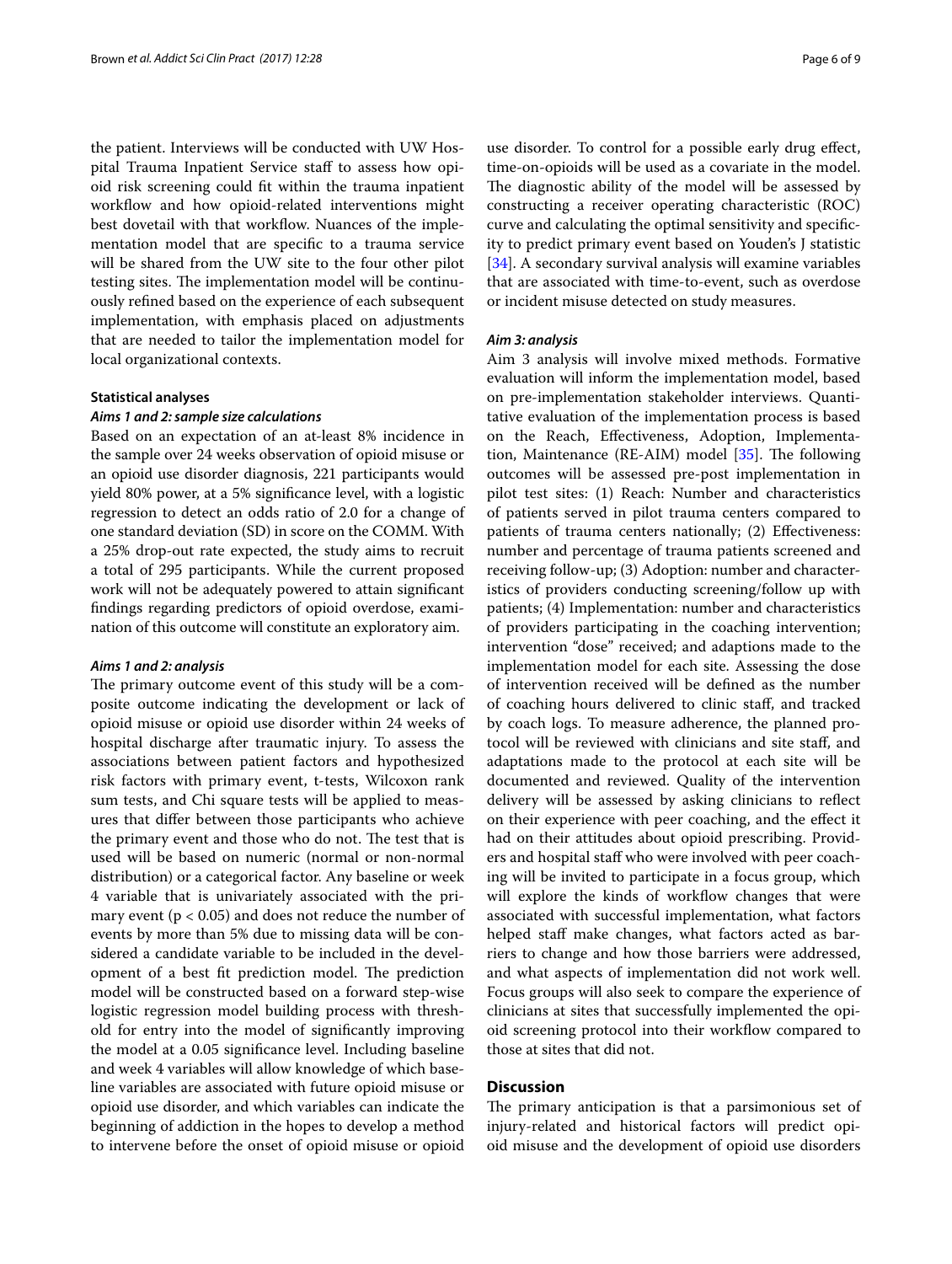during the period of observation and that these screening items are feasibly implemented during the course of the management of the injured patient. While it is not expected that these results will achieve adequate power to indicate statistically signifcant fndings related to opioid overdose and mortality, collected patient factors may demonstrate trends toward predictive value for these outcome as well, which might be further developed in future study. The full project will develop 3 products:  $(1)$ a screening tool that describes patient opioid-related risk; (2) an implementation strategy for integrating the developed screening instrument into standard clinical care, and (3) preliminary strategies for interventions to prevent opioid misuse, overdose and addiction to be tested in future study, which will be informed by the AUDIT-C workflow analysis and by opioid-related risk factors identifed by traumatic injury patient surveys.

While the primary purpose of the current work is the development of an efective opioid misuse screening tool, an important consideration during the course of the work will be imagining the form that an intervention aimed at preventing opioid misuse might take in future research. This intervention could manifest in a variety of forms, including something similar to 'brief interventions.' However, an efective intervention also might relate to efective management of pain, and/or appropriate prescribing and monitoring.

An additional question becomes "at what point should results of screening begin to afect care?" Clearly, appropriate and efective pain management is a primary concern during the acute hospital stay. Efective pain management reduces the likelihood of potentially catastrophic complications, such as pneumonia, heart attack, pulmonary embolism, impaired healing, and injuryrelated post-traumatic stress disorder [[36\]](#page-8-2).

How opioid prescribing might be modifed for traumatic injury care in order to reduce the risk of opioid misuse is unclear. Perhaps some cues might be taken from chronic opioid prescribing guidelines, such as those put forward by the Centers for Disease Control and Prevention in 2016, whose recommendations include prescription drug monitoring database surveillance and periodic random urine drug testing of patients with opioid prescriptions. Checks of state prescription drug monitoring programs could provide valuable information regarding the frequency of reflls and utilization of emergency departments for pain care after discharge, provided those systems are adequately updated and maintained; however, the utility of urine drug testing in this clinical situation has not yet been examined. The use of treatment agreements and urine drug screening is becoming increasingly commonplace in primary care. These two metrics were the primary measures of guideline

concordant care used in a recent evaluation of a nurse case management intervention for opioid patients in primary care [[37](#page-8-3)]. While these safety measures may not be wholly sufficient to prevent addiction and misuse in all cases, an environmental scan conducted at baseline indicated that urine drug screening, prescription drug monitoring program checks, and treatment agreements are rarely (if ever) used in the trauma centers participating in the pilot implementation portion of this study. Instituting these universal precautions would thus be a positive frst step towards building safer systems for opioid prescribing in trauma centers. Trauma centers will be encouraged to exercise these precautions for patients who screen positive for potential misuse.

Ultimately, the current study and future work seeks to facilitate improved clinical care as it relates to opioid risk reduction while ensuring appropriate pain management for victims of traumatic injury. If successful, this work might also provide a screening tool applicable to other clinical settings for pain management and opioid risk reduction.

# **Additional fles**

<span id="page-6-1"></span><span id="page-6-0"></span>**[Additional fle 1](https://doi.org/10.1186/s13722-017-0097-6)** STOMP Trauma Center Survey. **[Additional fle 2](https://doi.org/10.1186/s13722-017-0097-6)** STOMP Focus Group with Trauma Center Staf.

#### **Abbreviations**

ACE: adverse childhood events; ACS: American College of Surgeons; BAC: blood alcohol concentration; CCAP: Circuit Court Access Program; CIDI-SAM: Composite International Diagnostic Interview-Substance Abuse Module; COMM: current opioid misuse measure; COPE: brief Coping Inventory; EMR: electronic Medical Record; GAD-7: Generalized Anxiety Disorder-7 items; ICC: Intra-class Correlation Coefficient; ISEL-12: Interpersonal Support Evaluation List-12 items; ISS: Injury Severity Score; MEDD: Morphine Equivalent Daily Dose; NIATx: Network for the Improvement of Addiction Treatment; OCS: Opioid Craving Scale; ORT: Opioid Risk Tool; PCL-5: PTSD Check List-5 items; PCS: Pain Catastrophizing Scale; PDMP: Prescription Drug Monitoring Program; PHQ-9: Patient Health Questionnaire-9 items; PMQ: Pain Medication Questionnaire; PNI: Perceived Need Inventory; PROMIS: Patient-Reported Outcomes Measurement Information System; ROC: Receiver Operating Characteristic; SD: Standard Deviation; STOMP: Screening in Trauma for Opioid Misuse Prevention; UW: University of Wisconsin.

#### **Authors' contributions**

All listed co-authors contributed substantively to study design considerations and to preparation of this manuscript. All were involved in revising it critically for important intellectual content. SH was primary in formulating statistical considerations including sample size and analysis plans. All authors read and approved the fnal manuscript.

#### **Author details**

<sup>1</sup> Department of Family Medicine and Community Health, University of Wisconsin, 1100 Delaplaine Ct, Madison, WI 53715, USA. <sup>2</sup> Georgia Department of Public Health, 2 Peachtree Street, NW, 15th Floor, Atlanta, GA 30303, USA. <sup>3</sup> Group Health Research Institute, 1730 Minor Ave #1600, Seattle, WA 98101, USA. <sup>4</sup> National Safety Council, 1121 Spring Lake Dr., Itasca, IL 60143, USA.<br><sup>5</sup> Department of Biostatistics and Medical Informatics, University of Wisconsin, 600 Highland Ave K6/420, Madison, WI 53792, USA. <sup>6</sup> Hospital Trauma Surgery, University of Wisconsin, 600 Highland Ave G5/335, Madison, WI 53792, USA.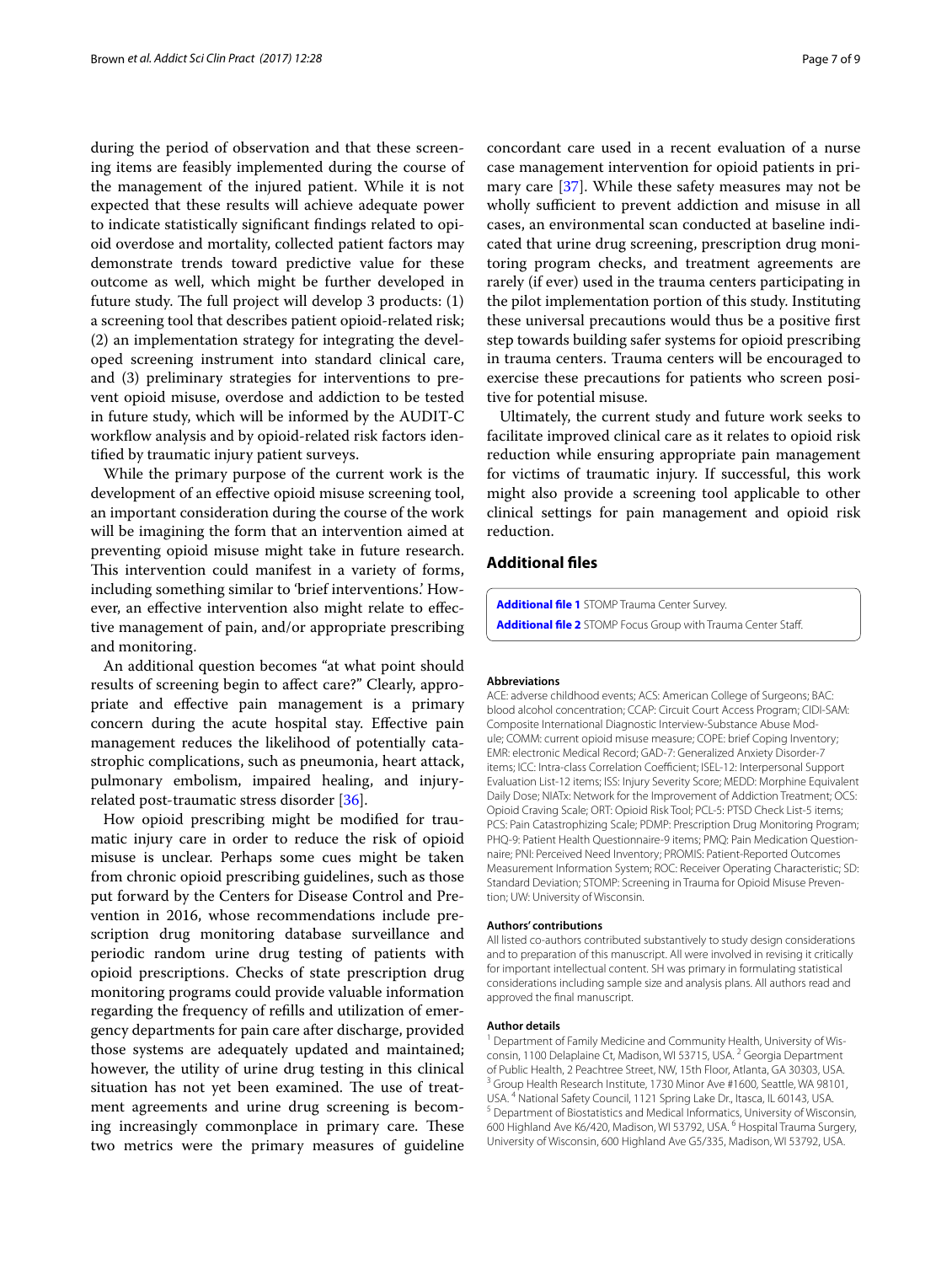#### **Acknowledgements**

The authors would like to acknowledge the contributions of clinical staff of trauma centers in Wisconsin who have provided valuable feedback regarding the clinical context for the study.

#### **Competing interests**

The co-authors declare that none have competing interests.

#### **Availability of data and material**

Not applicable.

#### **Consent for publication**

The co-authors consent to the publication of the current manuscript.

#### **Ethics approval and consent to participate**

The protocol described has been approved by the Health Sciences Institutional Review Board of the University of Wisconsin (UW HSIRB)—protocol number 2016-0430. The UW HSIRB also serves as the IRB of record for the 3 trauma centers outside UW that will participate as pilot implementation sites.

#### **Funding**

The study described has been funded by a Collaborative Health Sciences Award from the Wisconsin Partnership Program.

#### **Publisher's Note**

Springer Nature remains neutral with regard to jurisdictional claims in published maps and institutional afliations.

Received: 17 April 2017 Accepted: 13 October 2017

#### **References**

- <span id="page-7-0"></span>1. Results from the 2015 National survey on drug use and health: detailed tables. 1542. Center for Behavioral Health Statistics and Quality, US Dept Health and Human Services; 2016.
- <span id="page-7-1"></span>2. Compton WM, Jones CM, Baldwin GT. Relationship between nonmedical prescription-opioid use and heroin use. N Engl J Med. 2016;374:154–63.
- <span id="page-7-2"></span>3. CDC WONDER Online Database. Underlying cause of death 1999–2015. Centers for Disease Control and Prevention, National Center for Health Statistics; 2016. [https://wonder.cdc.gov/.](https://wonder.cdc.gov/)
- <span id="page-7-3"></span>4. Wisconsin Department of Health Services, Division of Public Health and Division of Mental Health and Substance Abuse Services. Wisconsin Epidemiological Profle on Alcohol and Other Drug Use, 2016. Wisconsin Department of Health Services; 2016.
- <span id="page-7-4"></span>5. Beaudoin FL, Straube S, Lopez J, Mello MJ, Baird J. Prescription opioid misuse among ED patients discharged with opioids. Am J Emerg Med. 2014;32:580–5.
- <span id="page-7-5"></span>6. Holman JE, Stoddard GJ, Higgins TF. Rates of prescription opiate use before and after injury in patients with orthopaedic trauma and the risk factors for prolonged opiate use. J Bone Jt Surg Am. 2013;95:1075–80.
- <span id="page-7-6"></span>7. Field C, Cochran G, Caetano R, Foreman M, Brown C. Postdischarge nonmedical use of prescription opioids in at-risk drinkers admitted to urban Level I trauma centers. J Trauma Acute Care Surg. 2014;76:833–9.
- <span id="page-7-7"></span>8. Lankenau SE, Teti M, Silva K, Bloom JJ, Harocopos A, Treese M. Initiation into prescription opioid misuse amongst young injection drug users. Int J Drug Policy. 2012;23:37–44.
- <span id="page-7-8"></span>9. Ives TJ, Chelminski PR, Hammett-Stabler CA, Malone RM, Perhac JS, Potisek NM, et al. Predictors of opioid misuse in patients with chronic pain: a prospective cohort study. BMC Health Serv. Res. 2006;6:46.
- <span id="page-7-9"></span>10. Compton W, Cottler L, Dorsey K, Spitznagel E, Magera D. Comparing assessments of DSM-IV substance dependence disorders using CIDI-SAM and SCAN. Drug Alcohol Depend. 1996;41:179–87.
- <span id="page-7-10"></span>11. Baker SP, O'Neill B, Haddon W, Long WB. The injury severity score: a method for describing patients with multiple injuries and evaluating emergency care. J Trauma. 1974;14:187–96.
- <span id="page-7-11"></span>12. Cottler L, Robins L, Helzer J. The reliability of the CIDI-SAM: a comprehensive substance abuse interview. Br J Addict. 1989;84:801–14.
- <span id="page-7-12"></span>13. APA. Diagnostic and statistical manual of mental disorders. 4th ed. Lake St. Louis: American Psychiatric Association; 2000.
- <span id="page-7-13"></span>14. Butler S, Budman S, Fernandez K, Houle B, Benoit C, Katz N, Jamison R. Development and validation of the current opioid misuse measure. Pain. 2007;130:144–56.
- <span id="page-7-14"></span>15. Butler S, Budman S, Fanciullo G, Jamison R. Cross validation of the current opioid misuse measure (COMM) to monitor chronic pain patients on opioid therapy. Clin J Pain. 2010;26:770–6.
- <span id="page-7-15"></span>16. Adams LL, Gatchel RJ, Robinson RC, Polatin P, Gajraj N, Deschner M, Noe C. Development of a self-report screening instrument for assessing potential opioid medication misuse in chronic pain pateints. J Pain Symptom Manag. 2004;27:440–59.
- <span id="page-7-16"></span>17. Dowling L, Gatchel R, Adams L, Stowell A, Bernstein D. An evaluation of the predictive validity of the Pain Medication Questionnaire with a heterogeneous group of patients with chronic pain. J. Opioid Manag. 2007;3:257–66.
- <span id="page-7-17"></span>18. Osman A, Barrios FX, Kopper BA, Hauptmann W, Jones J, O'Neill E. Factor structure, reliability, and validity of the Pain Catastrophizing Scale. J Behav Med. 1997;20:589–605.
- <span id="page-7-18"></span>19. Osman A, Barrios FX, Gutierrez PM, Kopper BA, Merrifeld T, Grittmann L. The pain catastrophizing scale: further psychometric evaluation with adult samples. J Behav Med. 2000;23:351–65.
- <span id="page-7-19"></span>20. Bush K, Kivlahan DR, McDonell MB, Fihn SD, Bradley KA. The AUDIT alcohol consumption questions (AUDIT-C): an efective brief screening test for problem drinking. Ambulatory Care Quality Improvement Project (ACQUIP). Alcohol use disorders identifcation test. Arch Intern Med. 1998;1998(158):1789–95.
- <span id="page-7-20"></span>21. Dube SR, Felitti VJ, Dong M, Chapman DP, Giles WH, Anda RF. Childhood abuse, neglect, and household dysfunction and the risk of illicit drug use: the adverse childhood experiences study. Pediatrics. 2013;111:564–72.
- <span id="page-7-21"></span>22. McHugh RK, Fitzmaurice GM, Carroll KM, Griffin ML, Hill KP, Wasan AD, Weiss RD. Assessing craving and its relationship to subsequent prescription opioid use among treatment-seeking prescription opioid dependent patients. Drug Alcohol Depend. 2014;145:121–6.
- <span id="page-7-22"></span>23. Hays RD, Bjorner JB, Revicki DA, Spritzer KL, Cella D. Development of physical and mental health summary scores from the patient-reported outcomes measurement information system (PROMIS) global items. Qual Life Res Int J Qual Life Asp Treat Care Rehabil. 2009;18:873–80.
- <span id="page-7-23"></span>24. Booth B, Kirchner J, Fortney J, Ross R, Rost K. Rural at-risk drinkers: correlates and one-year use of alcoholism treatment services. J Stud Alcohol. 2000;61:267–77.
- 25. Carlson R, Sexton R, Wang J, Falck R, Leukefeld C, Booth B. Predictors of substance abuse treatment entry among rural illicit stimulant users in Ohio, Arkansas, and Kentucky. Subst. Abus. 2010;31:1–7.
- 26. Siegal HA, Falck R, Carlson RG, Wang J, Rahman AM. Health services research among crack-cocaine users: a case study from the Midwest. Am Behav Sci. 1998;41:1063–78.
- <span id="page-7-24"></span>27. Booth BM, Leukefeld C, Falck R, Wang J, Carlson R. Correlates of rural methamphetamine and cocaine users: results from a multistate community study. J Stud Alcohol. 2006;67:493–501.
- <span id="page-7-25"></span>28. Gustafson D, Hundt A. Findings of innovation research applied to quality management principles for health care. Health Care Manag Rev. 1995;20:16–33.
- 29. McCarty D, Gustafson DH, Wisdom JP, Ford J, Choi D, Molfenter T, Capoccia V, Cotter F. The network for the improvement of addiction treatment (NIATx): enhancing access and retention. Drug Alcohol Depend. 2007;88:138–45.
- <span id="page-7-26"></span>30. Gustafson DH, Quanbeck AR, Robinson JM, Ford JH, Pulvermacher A, French MT, McConnell KJ, Batalden PB, Hoffman KA, McCarty D. Which elements of improvement collaboratives are most efective? A clusterrandomized trial. Addict. Abingdon Engl. 2013;108:1145–57.
- <span id="page-7-27"></span>31. Quanbeck A, Brown RT, Zgierska A, Johnson R, Robinson JM, Jacobson N. Systems consultation: protocol for a novel implementation strategy designed to promote evidence-based practice in primary care. Health Res. Policy Syst. 2016;14:8.
- <span id="page-7-28"></span>32. Vitesnikova J, Dinh M, Leonard E, Boufous S, Conigrave K. Use of AUDIT-C as a tool to identify hazardous alcohol consumption in admitted trauma patients. Injury. 2014;45:1440–4.
- <span id="page-7-29"></span>33. Meneses-Gaya C, Zuardi AW, Loureiro SR, Hallak JEC, Trzesniak C, de Azevedo Marques JM, Machado-de-Sousa JP, Chagas MHN, Souza RM, Crippa JAS. Is the full version of the AUDIT really necessary? Study of the